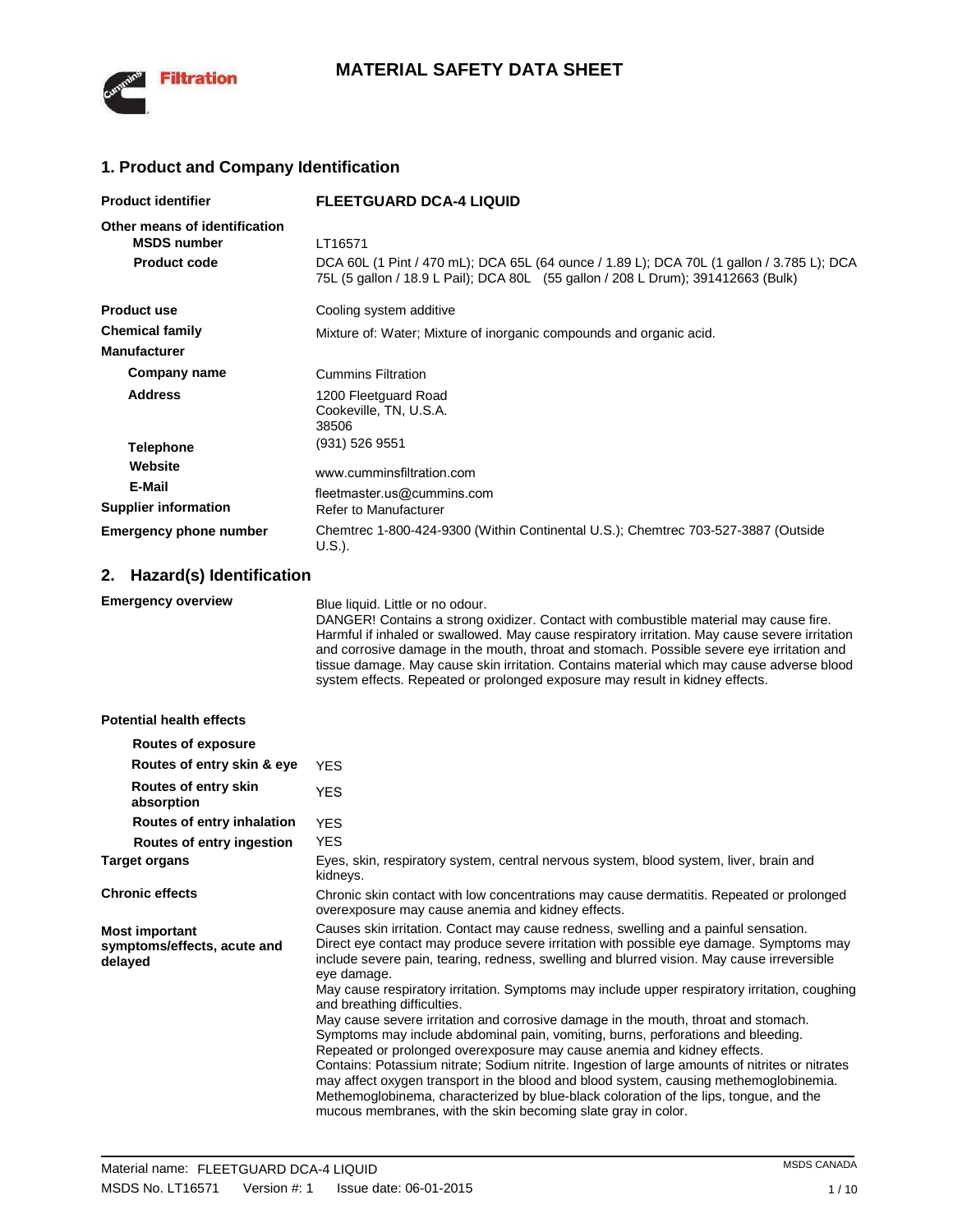

**Potential environmental effects** Harmful to aquatic life. Avoid release to the environment. See ECOLOGICAL INFORMATION, Section 12.

### **3. Composition/information on ingredients**

#### **Mixture**

| <b>Chemical name</b>           | CAS#       | <b>Percent</b> |
|--------------------------------|------------|----------------|
| Potassium nitrate              | 7757-79-1  | $1.0 - 5.0$    |
| Sodium nitrite                 | 7632-00-0  | $1.0 - 5.0$    |
| Dipotassium adipate            | 19147-16-1 | $1.0 - 5.0$    |
| Sodium tolytriazole            | 64665-57-2 | $1.0 - 3.0$    |
| Potassium silicate             | 1312-76-1  | $0.1 - 0.8$    |
| Sodium 2-mercaptobenzothiazole | 2492-26-4  | $0.1 - 0.3$    |

### **4. First Aid Measures**

| <b>First aid procedures</b> |                                                                                                                                                                                                                                         |
|-----------------------------|-----------------------------------------------------------------------------------------------------------------------------------------------------------------------------------------------------------------------------------------|
| Inhalation                  | IF INHALED: Remove person to fresh air and keep comfortable for breathing. If breathing is<br>difficult, give oxygen by qualified medical personnel only. If breathing stopped, apply artificial<br>respiration. Get medical attention. |
| <b>Skin contact</b>         | Immediately flush skin with running water for at least 15 minutes, while removing<br>contaminated clothing. Get medical attention. Wash contaminated clothing before reuse.                                                             |
| Eye contact                 | Immediately flush eyes with running water for at least 20 minutes. Seek immediate medical<br>attention/advice.                                                                                                                          |
| Ingestion                   | IF SWALLOWED: Rinse mouth. Do NOT induce vomiting. Never give anything by mouth to<br>a person who is unconscious or is having convulsions Get medical attention immediately.                                                           |
| Notes to physician          | Immediate medical attention is required. Causes serious eye damage.<br>Provide general supportive measures and treat symptomatically.                                                                                                   |
| <b>General Information</b>  | Ensure that medical personnel are aware of the material(s) involved, and take precautions to<br>protect themselves. Show this safety data sheet to the doctor in attendance.                                                            |

### **5. Fire Fighting Measures**

| <b>Flammable properties</b><br><b>Extinguishing media</b> | Not flammable by WHMIS criteria.                                                                                                                                                                                                                                                                                               |
|-----------------------------------------------------------|--------------------------------------------------------------------------------------------------------------------------------------------------------------------------------------------------------------------------------------------------------------------------------------------------------------------------------|
| Suitable extinguishing<br>media                           | Use water spray to fight fires.                                                                                                                                                                                                                                                                                                |
| Unsuitable extinguishing<br>media                         | Use chemical extinguishing agents with caution. Some chemical extinguishing agents may<br>react with this material.                                                                                                                                                                                                            |
| <b>Protection of firefighters</b>                         |                                                                                                                                                                                                                                                                                                                                |
| Specific hazards arising<br>from the chemical             | The pressure in sealed containers can increase under the influence of heat.                                                                                                                                                                                                                                                    |
| <b>Protective equipment for</b><br>firefighters           | Firefighters must use standard protective equipment including flame retardant coat, helmet<br>with face shield, gloves, rubber boots, and in enclosed spaces, SCBA. Firefighters should<br>wear proper protective equipment and self-contained breathing apparatus with full face<br>piece operated in positive pressure mode. |
| <b>Fire fighting</b><br>equipment/instructions            | Move containers from fire area if safe to do so. Cool closed containers exposed to fire with<br>water spray. Do not allow run-off from fire fighting to enter drains or water courses. Dike for<br>water control.                                                                                                              |
| <b>Specific methods</b>                                   | Use standard firefighting procedures and consider the hazards of other involved materials.                                                                                                                                                                                                                                     |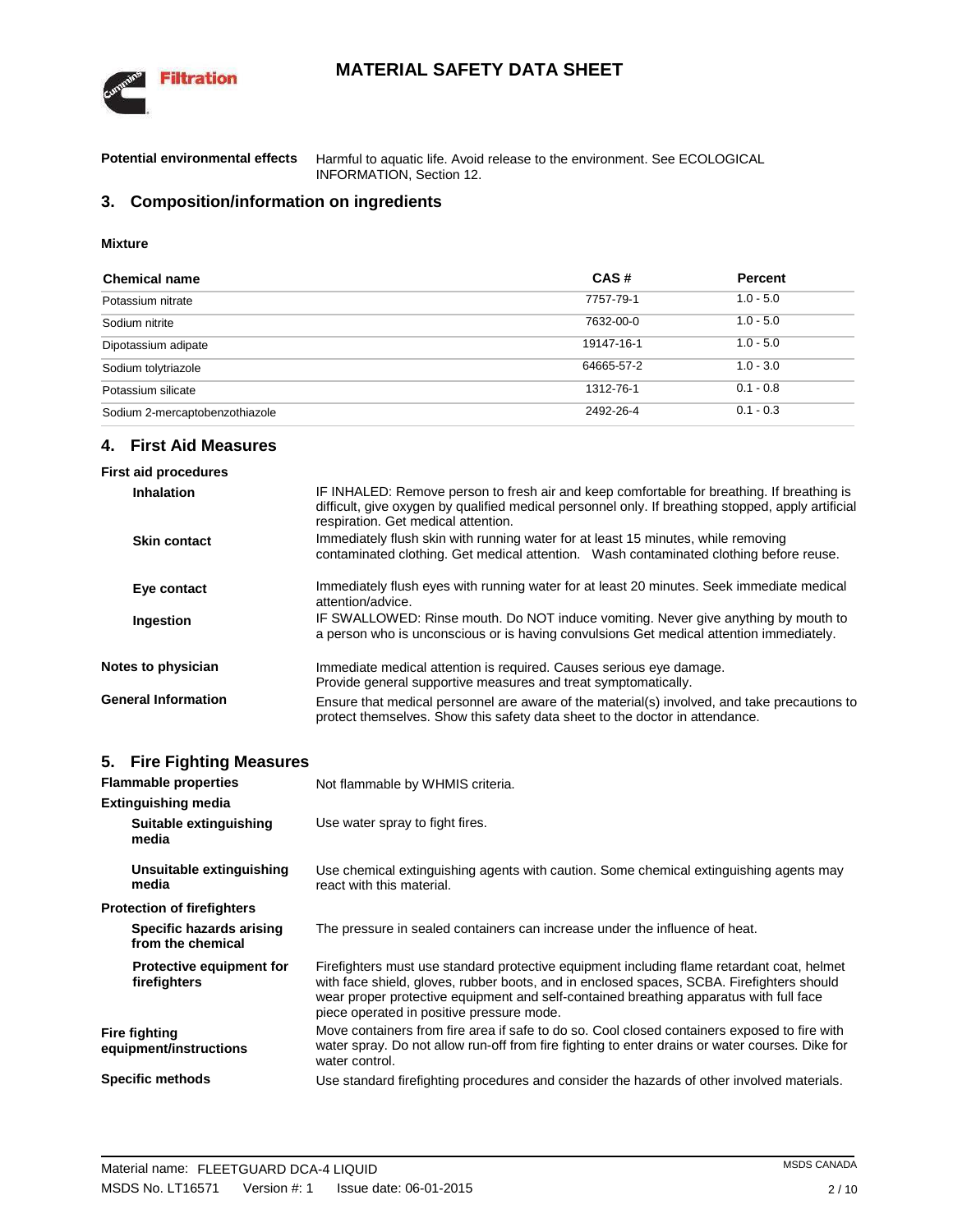

| <b>Explosion data</b>                                    |                                                                                                                                                                                                                                                                                                                                                                                                                                                                                                                                                                                                                                                                               |
|----------------------------------------------------------|-------------------------------------------------------------------------------------------------------------------------------------------------------------------------------------------------------------------------------------------------------------------------------------------------------------------------------------------------------------------------------------------------------------------------------------------------------------------------------------------------------------------------------------------------------------------------------------------------------------------------------------------------------------------------------|
| <b>Sensitivity to static</b><br>discharge                | Not expected to be sensitive to static discharge.                                                                                                                                                                                                                                                                                                                                                                                                                                                                                                                                                                                                                             |
| Sensitivity to mechanical<br>impact                      | Not expected to be sensitive to mechanical impact.                                                                                                                                                                                                                                                                                                                                                                                                                                                                                                                                                                                                                            |
| <b>Hazardous combustion</b><br>products                  | Nitrogen oxides (NOx); Sodium oxides; Oxygen; Carbon oxides; phosphorus oxides;<br>Sulphur oxides.                                                                                                                                                                                                                                                                                                                                                                                                                                                                                                                                                                            |
| <b>General fire hazards</b>                              | Not classified as flammable. However, substance may be considered a strong oxidizer. This<br>product contains Sodium nitrite / Potassium nitrate, which enhance the burning rate of other<br>materials. Contact with combustible material may cause fire.                                                                                                                                                                                                                                                                                                                                                                                                                     |
| <b>Accidental Release Measures</b><br>6.                 |                                                                                                                                                                                                                                                                                                                                                                                                                                                                                                                                                                                                                                                                               |
| <b>Personal precautions</b>                              | Keep people away from and upwind of spill/leak. Restrict access to area until completion of<br>clean-up. Wear appropriate protective equipment. Refer to protective measures listed in<br>sections 7 and 8.                                                                                                                                                                                                                                                                                                                                                                                                                                                                   |
| <b>Environmental precautions</b>                         | Prevent product from entering drains, sewers, waterways and soil.                                                                                                                                                                                                                                                                                                                                                                                                                                                                                                                                                                                                             |
| Methods and materials for<br>containment and cleaning up | Ventilate the area. Remove all sources of ignition. Prevent further leakage or spillage if safe<br>to do so. For spilled liquids: absorb spill with inert, non-combustible material such as sand,<br>then place into suitable containers. Pick up and transfer to properly labelled containers.<br>Contaminated absorbent material may pose the same hazards as the spilled product. For<br>large spills on surfaces other than pavement (e.g. soil or sand), spills may be handled by<br>digging up and removing the affected surface and placing it in approved containers. Contact<br>the proper local authorities.<br>Do not use combustible absorbents, such as sawdust. |
| <b>Other information</b>                                 | Clean up in accordance with all applicable regulations.                                                                                                                                                                                                                                                                                                                                                                                                                                                                                                                                                                                                                       |

### **7. Handling and Storage**

Use only outdoors or in a well-ventilated area. Wear suitable protective equipment during handling. Avoid breathing mist or vapours. Avoid contact with skin, eyes and clothing. Keep away from extreme heat and direct flame. Keep away from incompatibles. Keep away from combustible material. Keep containers tightly closed when not in use. Wash thoroughly after handling. Empty containers retain residue (liquid and/or vapour) and can be dangerous. **Handling**

**Storage** Store in cool/well-ventilated place. Storage area should be clearly identified, clear of obstruction and accessible only to trained and authorized personnel. Inspect periodically for damage or leaks. Do not store near any incompatible materials (see Section 10).

### **8. Exposure Controls / Personal Protection**

| <b>Occupational exposure limits</b> |                                                                                                                                                                                                                                                                                                                                       |
|-------------------------------------|---------------------------------------------------------------------------------------------------------------------------------------------------------------------------------------------------------------------------------------------------------------------------------------------------------------------------------------|
|                                     | No exposure limits noted for the ingredient(s).                                                                                                                                                                                                                                                                                       |
| <b>Biological limit values</b>      |                                                                                                                                                                                                                                                                                                                                       |
|                                     | No biological exposure limits noted for the ingredient(s).                                                                                                                                                                                                                                                                            |
| <b>Engineering controls</b>         | Use only outdoors or in a well-ventilated area. Apply technical measures to comply with the<br>occupational exposure limits. Where reasonably practicable this should be achieved by the<br>use of local exhaust ventilation and good general extraction. In case of insufficient<br>ventilation wear suitable respiratory equipment. |
| Personal protective equipment       |                                                                                                                                                                                                                                                                                                                                       |
| Eye / face protection               | Wear eye/face protection. Chemical splash goggles are recommended. A full face shield<br>may also be necessary.                                                                                                                                                                                                                       |
| <b>Skin protection</b>              | Wear protective gloves. The suitability for a specific workplace should be discussed with the<br>producers of the protective gloves. Wear a chemically resistant apron and long sleeves<br>when dispensing, to prevent skin contact.                                                                                                  |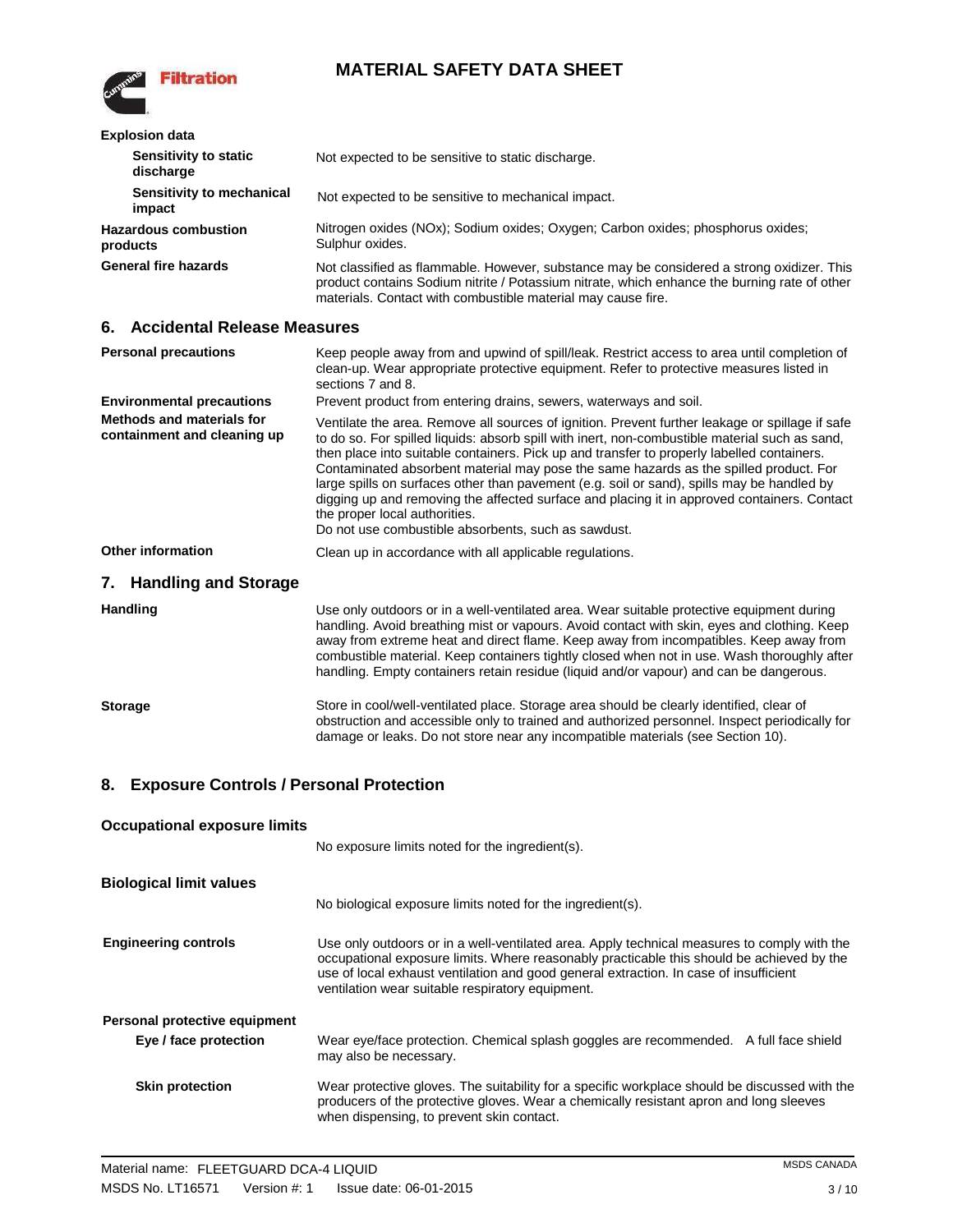

**Respiratory protection** If airbourne concentrations are above the permissible exposure limit or are not known, use

|                                               | NIOSH-approved respirators. Respirators should be selected based on the form and<br>concentration of contaminants in air, and in accordance with CSA Z94.4-02. Advice should<br>be sought from respiratory protection specialists.                                                                                                                                                                                                                                        |
|-----------------------------------------------|---------------------------------------------------------------------------------------------------------------------------------------------------------------------------------------------------------------------------------------------------------------------------------------------------------------------------------------------------------------------------------------------------------------------------------------------------------------------------|
| <b>Hand protection</b>                        | Ensure that eyewash stations and safety showers are close to the workstation location.<br>Other equipment may be required depending on workplace standards.                                                                                                                                                                                                                                                                                                               |
| <b>Physical and chemical properties</b><br>9. |                                                                                                                                                                                                                                                                                                                                                                                                                                                                           |
| Appearance                                    |                                                                                                                                                                                                                                                                                                                                                                                                                                                                           |
| <b>Physical state</b>                         | Liquid.                                                                                                                                                                                                                                                                                                                                                                                                                                                                   |
| <b>Form</b>                                   | Thin liquid.                                                                                                                                                                                                                                                                                                                                                                                                                                                              |
| <b>Colour</b>                                 | blue                                                                                                                                                                                                                                                                                                                                                                                                                                                                      |
| Odour                                         | Little or no odour.                                                                                                                                                                                                                                                                                                                                                                                                                                                       |
| <b>Odour threshold</b>                        | N/Av                                                                                                                                                                                                                                                                                                                                                                                                                                                                      |
| рH                                            | $10.0 - 11.0$                                                                                                                                                                                                                                                                                                                                                                                                                                                             |
| Melting point /freezing point                 | N/Av                                                                                                                                                                                                                                                                                                                                                                                                                                                                      |
| Initial boiling point and boiling range       |                                                                                                                                                                                                                                                                                                                                                                                                                                                                           |
|                                               | 100°C (212°F)                                                                                                                                                                                                                                                                                                                                                                                                                                                             |
| <b>Flash point</b>                            | N/Av                                                                                                                                                                                                                                                                                                                                                                                                                                                                      |
|                                               | Cleveland Open Cup                                                                                                                                                                                                                                                                                                                                                                                                                                                        |
| <b>Evaporation rate</b>                       | N/Av                                                                                                                                                                                                                                                                                                                                                                                                                                                                      |
| Flammability (solid, gas)                     | Not applicable.                                                                                                                                                                                                                                                                                                                                                                                                                                                           |
| Lower flammability/explosive limitN/Av        |                                                                                                                                                                                                                                                                                                                                                                                                                                                                           |
|                                               |                                                                                                                                                                                                                                                                                                                                                                                                                                                                           |
| Upper flammability/explosive<br>limit         | N/Av                                                                                                                                                                                                                                                                                                                                                                                                                                                                      |
| Vapour pressure                               | 760 mmHg @ 100°C (212°F)                                                                                                                                                                                                                                                                                                                                                                                                                                                  |
| Vapour density                                | N/Av                                                                                                                                                                                                                                                                                                                                                                                                                                                                      |
| <b>Relative density</b>                       | $1.13 - 1.15$                                                                                                                                                                                                                                                                                                                                                                                                                                                             |
| Solubility(ies)                               |                                                                                                                                                                                                                                                                                                                                                                                                                                                                           |
| Other solubility(ies)                         | N/Av                                                                                                                                                                                                                                                                                                                                                                                                                                                                      |
| Solubility (water)                            | Complete                                                                                                                                                                                                                                                                                                                                                                                                                                                                  |
| <b>Partition coefficient</b>                  | N/Av                                                                                                                                                                                                                                                                                                                                                                                                                                                                      |
| (n-octanol/water)                             |                                                                                                                                                                                                                                                                                                                                                                                                                                                                           |
| <b>Auto-ignition temperature</b>              | N/Av                                                                                                                                                                                                                                                                                                                                                                                                                                                                      |
| <b>Decomposition temperature</b>              | N/Av                                                                                                                                                                                                                                                                                                                                                                                                                                                                      |
| <b>Viscosity</b>                              | N/Av                                                                                                                                                                                                                                                                                                                                                                                                                                                                      |
| <b>Other information</b>                      |                                                                                                                                                                                                                                                                                                                                                                                                                                                                           |
| <b>Explosive properties</b>                   | Not explosive                                                                                                                                                                                                                                                                                                                                                                                                                                                             |
| <b>Oxidizing properties</b>                   | This product was tested in accordance with Test O.2 - Test for Oxidizing liquids, in<br>accordance with the UN Manual on Tests and Criteria. At a 1:1 ratio of sample/cellulose (2.5<br>g of the liquid and 2.5 g of dried cellulose) tested, the maximum pressure rise was < 2070<br>kPa (300 psi) or the pressure rise time was > the mean pressure rise time for the PGIII<br>reference standard. The material is therefore, not considered to be an oxidizing liquid. |
| <b>Specific gravity</b>                       | $1.13 - 1.15$                                                                                                                                                                                                                                                                                                                                                                                                                                                             |
| <b>VOC</b>                                    | N/Av                                                                                                                                                                                                                                                                                                                                                                                                                                                                      |
| <b>Volatilities %</b>                         | N/Av                                                                                                                                                                                                                                                                                                                                                                                                                                                                      |
| Other physical/chemical                       | No additional information.                                                                                                                                                                                                                                                                                                                                                                                                                                                |
| data                                          |                                                                                                                                                                                                                                                                                                                                                                                                                                                                           |

#### **10. Stability and reactivity**

#### **Reactivity**

Not normally reactive. However, substance may be considered a strong oxidizer. Contact with combustible material may cause fire.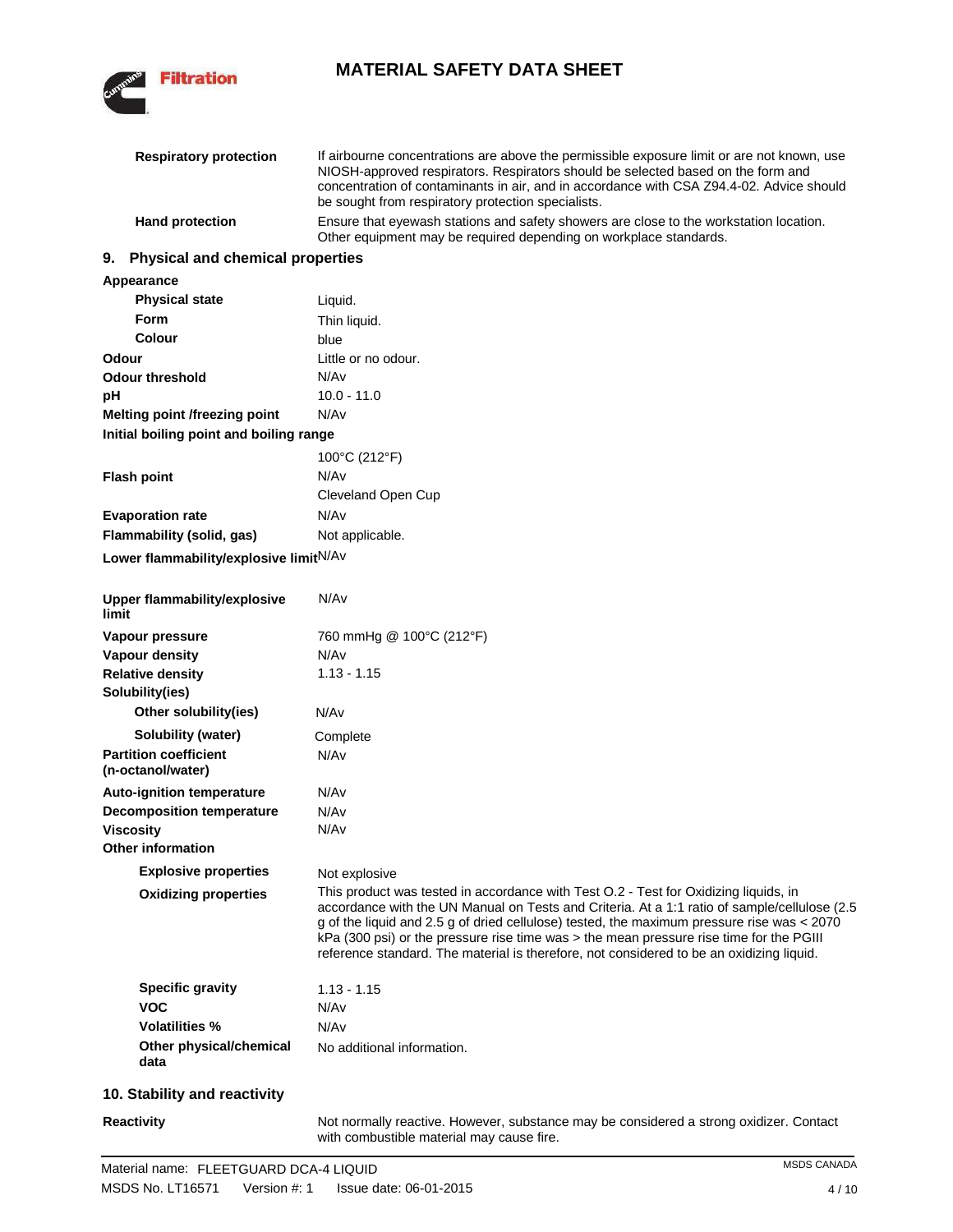

| <b>Chemical stability</b>                    | Stable under the recommended storage and handling conditions prescribed.                                                                                             |
|----------------------------------------------|----------------------------------------------------------------------------------------------------------------------------------------------------------------------|
| <b>Possibility of hazardous</b><br>reactions | No dangerous reaction known under conditions of normal use. Hazardous polymerization<br>does not occur.                                                              |
| <b>Conditions to avoid</b>                   | Direct sources of heat. Do not use in areas without adequate ventilation. Avoid contact with<br>incompatible materials.                                              |
| Incompatible materials                       | Strong acids, strong oxidizing agent (e.g. Chlorides, peroxides), reducing agents (e.g.<br>cyanides, metal hydrides). Avoid organic materials. Combustible material. |
| <b>Hazardous decomposition</b><br>products   | None known, refer to hazardous combustion products in Section 5.                                                                                                     |

# **11. Toxicological information**

#### **Toxicological data**

| <b>Components</b>   | <b>Species</b> | <b>Test Results</b>                             |  |
|---------------------|----------------|-------------------------------------------------|--|
| Potassium nitrate   |                |                                                 |  |
| Acute               |                |                                                 |  |
| Dermal              |                |                                                 |  |
| LD50                | Rabbit         | > 5000 mg/kg                                    |  |
| inhalation          |                |                                                 |  |
| <b>LC50</b>         | Rat            | N/Av                                            |  |
| Oral                |                |                                                 |  |
| LD50                | Rat            | 3540 mg/kg                                      |  |
| Sodium nitrite      |                |                                                 |  |
| Acute               |                |                                                 |  |
| Dermal              |                |                                                 |  |
| LD50                | Rabbit         | N/Av                                            |  |
| inhalation          |                |                                                 |  |
| LC50                | Rat            | 5.5 mg/L (dust)                                 |  |
| Oral                |                |                                                 |  |
| LD50                | Rat            | 180 mg/kg                                       |  |
| Dipotassium adipate |                |                                                 |  |
| Acute               |                |                                                 |  |
| Dermal              |                |                                                 |  |
| LD50                | Rabbit         | > 5010 mg/kg (No mortality)                     |  |
| inhalation          |                |                                                 |  |
| <b>LC50</b>         | Rat            | > 7.7 mg/L (dust) (No mortality) (Read-across); |  |
| Oral                |                |                                                 |  |
| LD50                | Rat            | 5560 mg/kg (Read-across);                       |  |
| Sodium tolytriazole |                |                                                 |  |
| <b>Acute</b>        |                |                                                 |  |
| Dermal              |                |                                                 |  |
| LD50                | Rabbit         | > 2000 mg/kg (No mortality)                     |  |
| inhalation          |                |                                                 |  |
| LC50                | Rat            | N/Av                                            |  |
| Oral                |                |                                                 |  |
| LD50                | Rat            | 735 - 1980 mg/kg (50% solution)                 |  |
| Potassium silicate  |                |                                                 |  |
| Acute               |                |                                                 |  |
| Dermal              |                |                                                 |  |
| LD50                | Rabbit         | > 5000 mg/kg                                    |  |
| inhalation          |                |                                                 |  |
| <b>LC50</b>         | Rat            | > 2.06 mg/L (dust) (No mortality)               |  |
| Oral                |                |                                                 |  |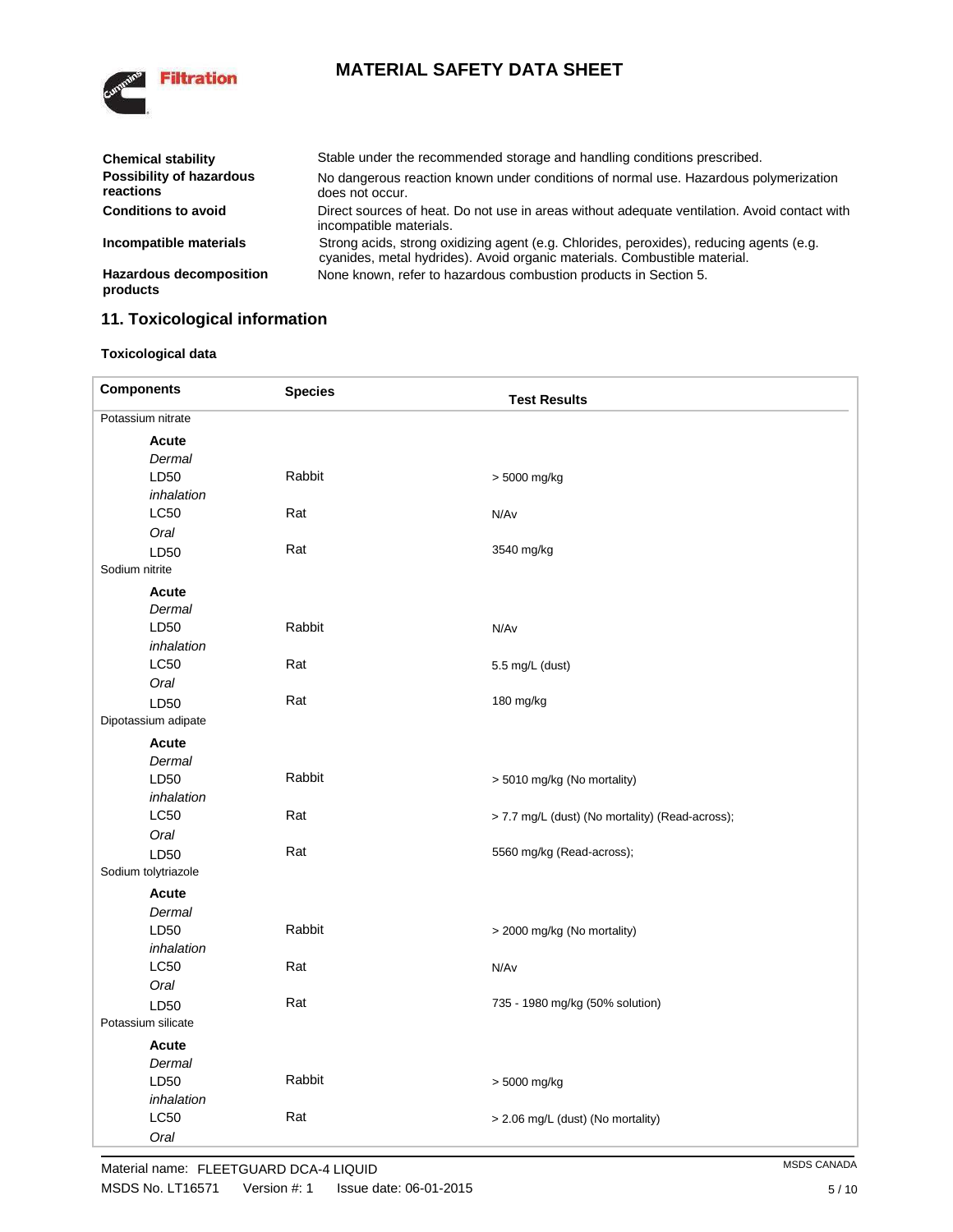

| LD50<br>Sodium 2-mercaptobenzothiazole                          | Rat    |                                                                                                       | 5700 mg/kg                                                                                                                                                                                                                                                                                                                                                                                                                                                                                                                                                                                                                                                                                                                                                                                                             |  |
|-----------------------------------------------------------------|--------|-------------------------------------------------------------------------------------------------------|------------------------------------------------------------------------------------------------------------------------------------------------------------------------------------------------------------------------------------------------------------------------------------------------------------------------------------------------------------------------------------------------------------------------------------------------------------------------------------------------------------------------------------------------------------------------------------------------------------------------------------------------------------------------------------------------------------------------------------------------------------------------------------------------------------------------|--|
|                                                                 |        |                                                                                                       |                                                                                                                                                                                                                                                                                                                                                                                                                                                                                                                                                                                                                                                                                                                                                                                                                        |  |
| Acute                                                           |        |                                                                                                       |                                                                                                                                                                                                                                                                                                                                                                                                                                                                                                                                                                                                                                                                                                                                                                                                                        |  |
| Dermal                                                          |        |                                                                                                       |                                                                                                                                                                                                                                                                                                                                                                                                                                                                                                                                                                                                                                                                                                                                                                                                                        |  |
| LD50                                                            | Rabbit |                                                                                                       | > 7940 mg/kg                                                                                                                                                                                                                                                                                                                                                                                                                                                                                                                                                                                                                                                                                                                                                                                                           |  |
| inhalation                                                      |        |                                                                                                       |                                                                                                                                                                                                                                                                                                                                                                                                                                                                                                                                                                                                                                                                                                                                                                                                                        |  |
| <b>LC50</b>                                                     | Rat    |                                                                                                       | N/Av                                                                                                                                                                                                                                                                                                                                                                                                                                                                                                                                                                                                                                                                                                                                                                                                                   |  |
| Oral                                                            |        |                                                                                                       |                                                                                                                                                                                                                                                                                                                                                                                                                                                                                                                                                                                                                                                                                                                                                                                                                        |  |
| LD50                                                            | Rat    |                                                                                                       | 2100 mg/kg                                                                                                                                                                                                                                                                                                                                                                                                                                                                                                                                                                                                                                                                                                                                                                                                             |  |
| <b>Acute effects</b>                                            |        |                                                                                                       | Causes skin irritation. Causes serious eye damage. Severe respiratory irritant. May cause<br>severe irritation and corrosive damage in the mouth, throat and stomach.<br>See data above for individual ingredient acute toxicity data.                                                                                                                                                                                                                                                                                                                                                                                                                                                                                                                                                                                 |  |
| <b>Senitization</b>                                             |        | Not expected to be a skin or respiratory sensitizer.                                                  |                                                                                                                                                                                                                                                                                                                                                                                                                                                                                                                                                                                                                                                                                                                                                                                                                        |  |
| <b>Chronic effects</b>                                          |        | overexposure may cause anemia and kidney effects.                                                     | Chronic skin contact with low concentrations may cause dermatitis. Repeated or prolonged                                                                                                                                                                                                                                                                                                                                                                                                                                                                                                                                                                                                                                                                                                                               |  |
| Carcinogenicity                                                 |        | Not known to be carcinogenic.<br>No components are listed as carcinogens by ACGIH, IARC, OSHA or NTP. |                                                                                                                                                                                                                                                                                                                                                                                                                                                                                                                                                                                                                                                                                                                                                                                                                        |  |
| <b>Skin corrosion/irritation</b>                                |        | May cause moderate skin irritation.                                                                   |                                                                                                                                                                                                                                                                                                                                                                                                                                                                                                                                                                                                                                                                                                                                                                                                                        |  |
| Serious eye damage/irritation                                   |        | Causes eye damage.                                                                                    |                                                                                                                                                                                                                                                                                                                                                                                                                                                                                                                                                                                                                                                                                                                                                                                                                        |  |
| <b>Mutagenicity</b>                                             |        |                                                                                                       | Contains no ingredient above reportable levels that is known to cause mutations in<br>reproductive (germ) and/or non-reproductive cells (somatic).                                                                                                                                                                                                                                                                                                                                                                                                                                                                                                                                                                                                                                                                     |  |
| <b>Reproductive effects</b>                                     |        | Not expected to cause reproductive effects.                                                           |                                                                                                                                                                                                                                                                                                                                                                                                                                                                                                                                                                                                                                                                                                                                                                                                                        |  |
| <b>Teratogenicity</b>                                           |        | Not expected to be a teratogen.                                                                       |                                                                                                                                                                                                                                                                                                                                                                                                                                                                                                                                                                                                                                                                                                                                                                                                                        |  |
| <b>Most important</b><br>symptoms/effects, acute and<br>delayed |        | eye damage.<br>coughing and breathing difficulties.                                                   | Causes skin irritation. Contact may cause redness, swelling and a painful sensation.<br>Direct eye contact may produce severe irritation with possible eye damage. Symptoms may<br>include severe pain, tearing, redness, swelling and blurred vision. May cause irreversible<br>May cause respiratory irritation. Symptoms may include upper respiratory irritation,<br>May cause severe irritation and corrosive damage in the mouth, throat and stomach.<br>Symptoms may include abdominal pain, vomiting, burns, perforations and bleeding.<br>Repeated or prolonged overexposure may cause anemia and kidney effects.<br>Contains: Potassium nitrate; Sodium nitrite. Ingestion of large amounts of nitrites or nitrates<br>may affect oxygen transport in the blood and blood system, causing methemoglobinemia. |  |
| <b>Further information</b>                                      |        | None known or reported by the manufacturer.                                                           | Methemoglobinema, characterized by blue-black coloration of the lips, tongue, and the<br>mucous membranes, with the skin becoming slate gray in color.                                                                                                                                                                                                                                                                                                                                                                                                                                                                                                                                                                                                                                                                 |  |

### **12. Ecological information**

### *Ecotoxicity data:*

| <b>Components</b>              |               |                                            | <b>Toxicity to Fish</b> |                 |
|--------------------------------|---------------|--------------------------------------------|-------------------------|-----------------|
|                                | <b>CAS No</b> | LC50 / 96h                                 | NOEC / 21 day           | <b>M</b> Factor |
| Potassium nitrate              | 7757-79-1     | 3000 mg/L (Bluegill sunfish)               | N/Av                    | None.           |
| Sodium nitrite                 | 7632-00-0     | 0.54 mg/L (Rainbow trout)                  | N/Av                    | 1               |
| Dipotassium adipate            | 19147-16-1    | > 1000 mg/L (Zebra fish)<br>(Read-across); | N/Av                    | None.           |
| Sodium tolytriazole            | 64665-57-2    | 25 mg/L (Rainbow trout)                    | N/Av                    | None.           |
| Potassium silicate             | 1312-76-1     | > 146 mg/L (Golden orfe)                   | N/Av                    | None.           |
| Sodium 2-mercaptobenzothiazole | 2492-26-4     | 0.73 mg/L (Rainbow trout)                  | N/Av                    |                 |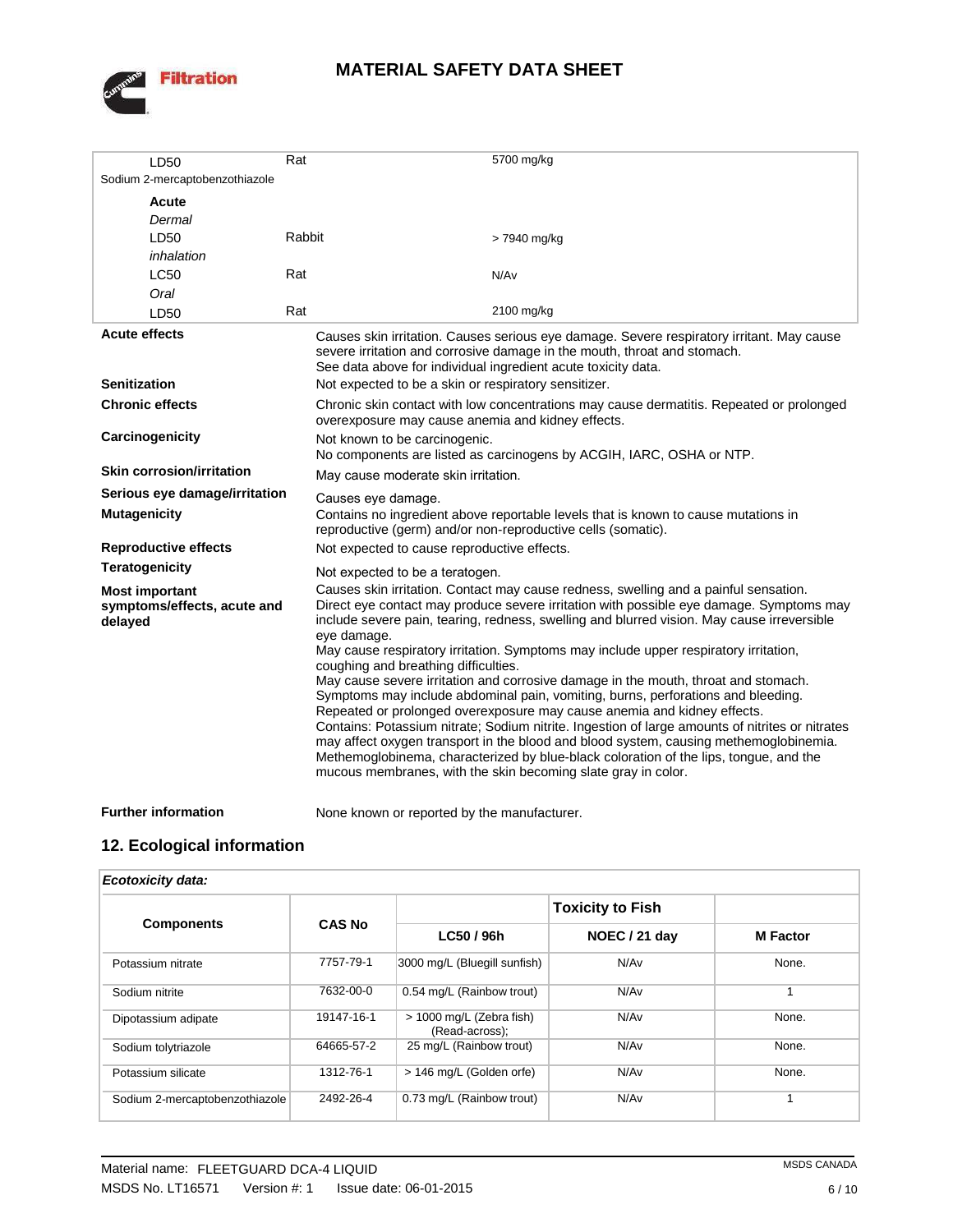

| <b>Components</b>              | <b>CAS No</b> | <b>Toxicity to Daphnia</b>                |                          |                 |  |  |
|--------------------------------|---------------|-------------------------------------------|--------------------------|-----------------|--|--|
|                                |               | EC50 / 48h                                | NOEC / 21 day            | <b>M</b> Factor |  |  |
| Potassium nitrate              | 7757-79-1     | 3581 mg/L (Daphnia<br>magna)              | N/A <sub>v</sub>         | None.           |  |  |
| Sodium nitrite                 | 7632-00-0     | mg/L (Daphnia<br>15.4<br>magna)           | N/A <sub>v</sub>         | None.           |  |  |
| Dipotassium adipate            | 19147-16-1    | 46 mg/L (Daphnia magna)<br>(Read-across); | 6.3 mg/L (Read-across);  |                 |  |  |
| Sodium tolytriazole            | 64665-57-2    | 280 mg/L (Daphnia magna)                  | 18.4 mg/L                | None.           |  |  |
| Potassium silicate             | 1312-76-1     | > 146 mg/L/24hr (Daphnia<br>magna)        | N/Av                     | None.           |  |  |
| Sodium 2-mercaptobenzothiazole | 2492-26-4     | 19 mg/L (Daphnia magna)                   | 0.08 mg/L (Read-across); |                 |  |  |

| <b>Components</b>              | <b>CAS No</b>                                                                                                                                                                                                                                                                                                                                                                                                                                                                                                                                     | <b>Toxicity to Algae</b>                                                          |                                   |                 |  |  |  |
|--------------------------------|---------------------------------------------------------------------------------------------------------------------------------------------------------------------------------------------------------------------------------------------------------------------------------------------------------------------------------------------------------------------------------------------------------------------------------------------------------------------------------------------------------------------------------------------------|-----------------------------------------------------------------------------------|-----------------------------------|-----------------|--|--|--|
|                                |                                                                                                                                                                                                                                                                                                                                                                                                                                                                                                                                                   | EC50 / 96h or 72h                                                                 | NOEC / 96h or 72h                 | <b>M</b> Factor |  |  |  |
| Potassium nitrate              | 7757-79-1                                                                                                                                                                                                                                                                                                                                                                                                                                                                                                                                         | N/A <sub>v</sub>                                                                  | N/Av                              | None.           |  |  |  |
| Sodium nitrite                 | 7632-00-0                                                                                                                                                                                                                                                                                                                                                                                                                                                                                                                                         | $\geq$ 100 mg/L/72hr (Green<br>algae)                                             | 100 mg/L/72hr                     | None.           |  |  |  |
| Dipotassium adipate            | 19147-16-1                                                                                                                                                                                                                                                                                                                                                                                                                                                                                                                                        | 59 mg/L/72hr<br>41 mg/L/72hr (Read-across);<br>(Read-across);<br>(Green<br>algae) |                                   | None.           |  |  |  |
| Sodium tolytriazole            | 64665-57-2                                                                                                                                                                                                                                                                                                                                                                                                                                                                                                                                        | 26.2 mg/L/72hr (Green<br>10 mg/L/72hr<br>algae)                                   |                                   | None.           |  |  |  |
| Potassium silicate             | 1312-76-1                                                                                                                                                                                                                                                                                                                                                                                                                                                                                                                                         | > 345.4 mg/L/72hr (Green<br>algae) (Read-across);                                 | N/Av                              | None.           |  |  |  |
| Sodium 2-mercaptobenzothiazole | 2492-26-4                                                                                                                                                                                                                                                                                                                                                                                                                                                                                                                                         | 0.4 mg/L/72hr (Green<br>algae)                                                    | 0.066 mg/L/72hr<br>(Read-across); | $\mathbf{1}$    |  |  |  |
| <b>Ecotoxicity</b>             | Harmful to aquatic life. The product contains the following substances which are hazardous<br>for the environment: Sodium nitrite; Sodium mercaptobenzothiazole.<br>See above for individual ingredient ecotoxicity data.                                                                                                                                                                                                                                                                                                                         |                                                                                   |                                   |                 |  |  |  |
| <b>Environmental effects</b>   | An environmental hazard cannot be excluded in the event of unprofessional handling or<br>disposal. The product should not be allowed to enter drains or water courses, or be<br>deposited where it can affect ground or surface waters.                                                                                                                                                                                                                                                                                                           |                                                                                   |                                   |                 |  |  |  |
| <b>Aquatic toxicity</b>        | No data is available on the product itself.                                                                                                                                                                                                                                                                                                                                                                                                                                                                                                       |                                                                                   |                                   |                 |  |  |  |
| Persistence and degradability  |                                                                                                                                                                                                                                                                                                                                                                                                                                                                                                                                                   |                                                                                   |                                   |                 |  |  |  |
|                                | No data is available on the product itself.<br>Contains the following chemicals which are not readily biodegradable: Potassium nitrate:<br>Potassium silicate; Sodium mercaptobenzothiazole; Sodium tolyltriazole.<br>The following ingredients are considered to be readily biodegradable: sodium nitrite;<br>Disodium adipate.<br>Note: Although Sodium nitrite is an inorganic material, in the environment, bacteria oxidise<br>nitrites to Nitrogen. Nitrites are reduced to nitrogen by and are therefore considered rapidly<br>degradable. |                                                                                   |                                   |                 |  |  |  |
| <b>Bioaccumulation /</b>       | No data is available on the product itself. See the following data for ingredient information.                                                                                                                                                                                                                                                                                                                                                                                                                                                    |                                                                                   |                                   |                 |  |  |  |

**Bioaccumulation / accumulation**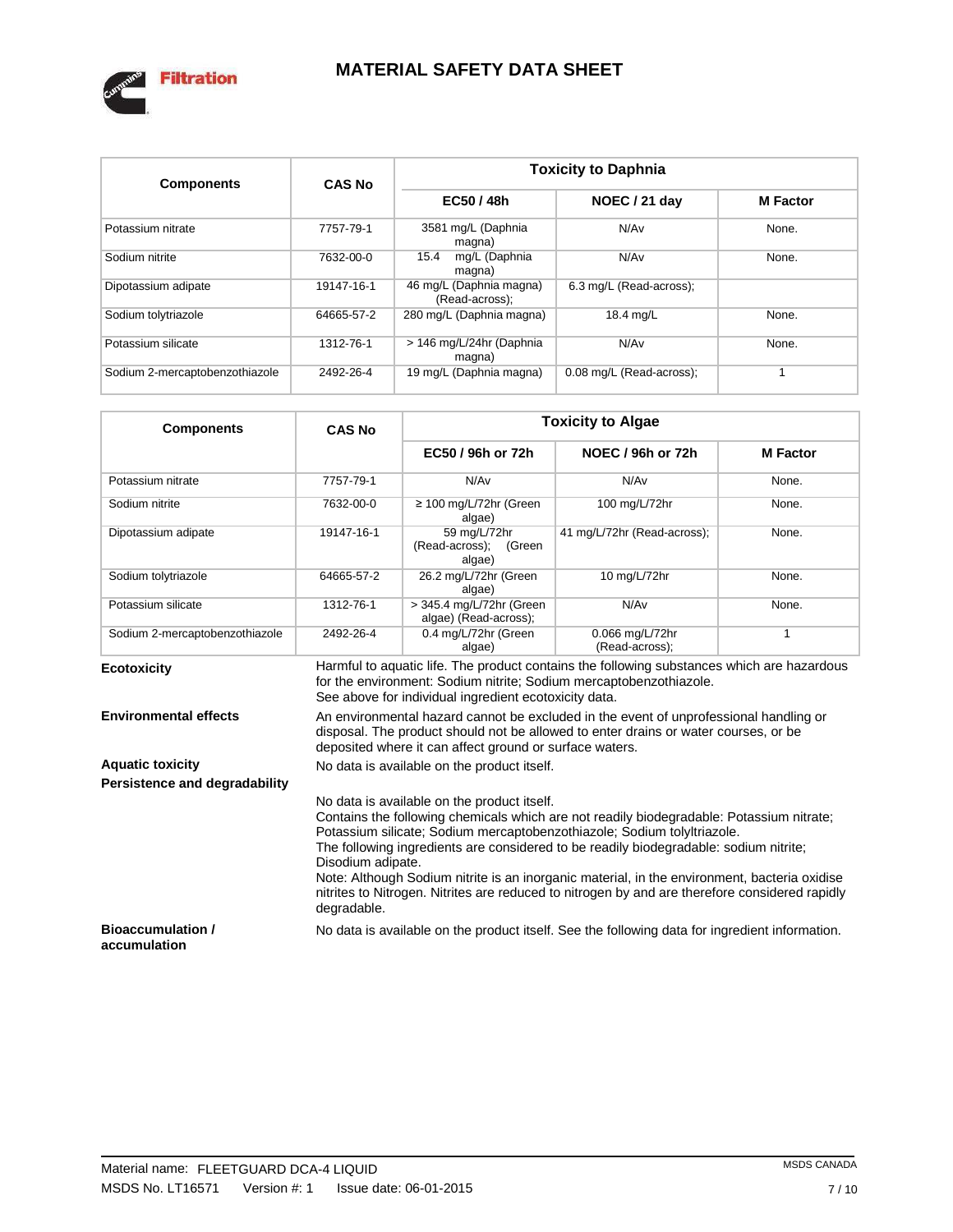

| <b>Components</b>                                 | Partition coefficient n-octanol/water (log Kow)                                                                                                                                                                                                                                                                                                                        | <b>Bioconcentration factor (BCF)</b> |  |  |  |
|---------------------------------------------------|------------------------------------------------------------------------------------------------------------------------------------------------------------------------------------------------------------------------------------------------------------------------------------------------------------------------------------------------------------------------|--------------------------------------|--|--|--|
| Potassium nitrate (CAS<br>7757-79-1)              | $-0.79$                                                                                                                                                                                                                                                                                                                                                                | N/Av                                 |  |  |  |
| Sodium nitrite (CAS 7632-00-0)                    | $-3.7$                                                                                                                                                                                                                                                                                                                                                                 | 3.162 (estimated)                    |  |  |  |
| Dipotassium adipate (CAS<br>19147-16-1)           | $-4.2$                                                                                                                                                                                                                                                                                                                                                                 | 3.162 (estimated)                    |  |  |  |
| Sodium tolytriazole (CAS<br>64665-57-2)           | 1.083                                                                                                                                                                                                                                                                                                                                                                  | N/Av                                 |  |  |  |
| Sodium 2-mercaptobenzothiazole<br>(CAS 2492-26-4) | $-0.46$                                                                                                                                                                                                                                                                                                                                                                | $< 8$ (common carp)                  |  |  |  |
| <b>Mobility in soil</b>                           | The product itself has not been tested.                                                                                                                                                                                                                                                                                                                                |                                      |  |  |  |
| 13. Disposal consideration                        |                                                                                                                                                                                                                                                                                                                                                                        |                                      |  |  |  |
| <b>Disposal instructions</b>                      | Collect and reclaim or dispose in sealed containers at licensed waste disposal site. This<br>material and its container must be disposed of as hazardous waste. Do not allow this<br>material to drain into sewers/water supplies. Do not contaminate ponds, waterways or<br>ditches with chemical or used container. Dispose of in accordance with local regulations. |                                      |  |  |  |
| Waste from residues / unused<br>products          | Dispose in accordance with all applicable federal, provincial, state and local regulations.                                                                                                                                                                                                                                                                            |                                      |  |  |  |

**Contaminated packaging** Empty containers should be taken for local recycling or waste disposal. Since emptied

containers may retain product residue, follow label warnings even after container is emptied.

### **14. Transport information**

| <b>TDG</b>                       |                                                                                                                                                                                                                                 |
|----------------------------------|---------------------------------------------------------------------------------------------------------------------------------------------------------------------------------------------------------------------------------|
| Not regulated as dangerous goods |                                                                                                                                                                                                                                 |
| <b>ICAO/IATA</b>                 |                                                                                                                                                                                                                                 |
| Not regulated as dangerous goods |                                                                                                                                                                                                                                 |
| <b>IMDG</b>                      |                                                                                                                                                                                                                                 |
| Not regulated as dangerous goods |                                                                                                                                                                                                                                 |
| <b>General information</b>       | Appropriate advice on safety must accompany the package.<br>This product does not meet the criteria for an environmentally hazardous mixture, according<br>to the IMDG Code. See Section 12 for more environmental information. |
| 15. Regulatory information       |                                                                                                                                                                                                                                 |
| <b>Canadian regulations</b>      | Canadian Environmental Protection Act (CEPA) information: All ingredients listed appear on<br>the Domestic Substances List (DSL).                                                                                               |
|                                  | This product has been classified in accordance with the hazard criteria of the Controlled<br>Products Regulations (CPR) and this MSDS contains all the information required by the<br>CPR.                                      |
| <b>WHMIS status</b>              | Controlled                                                                                                                                                                                                                      |
| <b>WHMIS classification</b>      | Class C (Oxidizing Material)<br>Class D2B (Materials Causing Other Toxic Effects, Toxic Material)                                                                                                                               |
| <b>WHMIS labeling</b>            |                                                                                                                                                                                                                                 |
|                                  |                                                                                                                                                                                                                                 |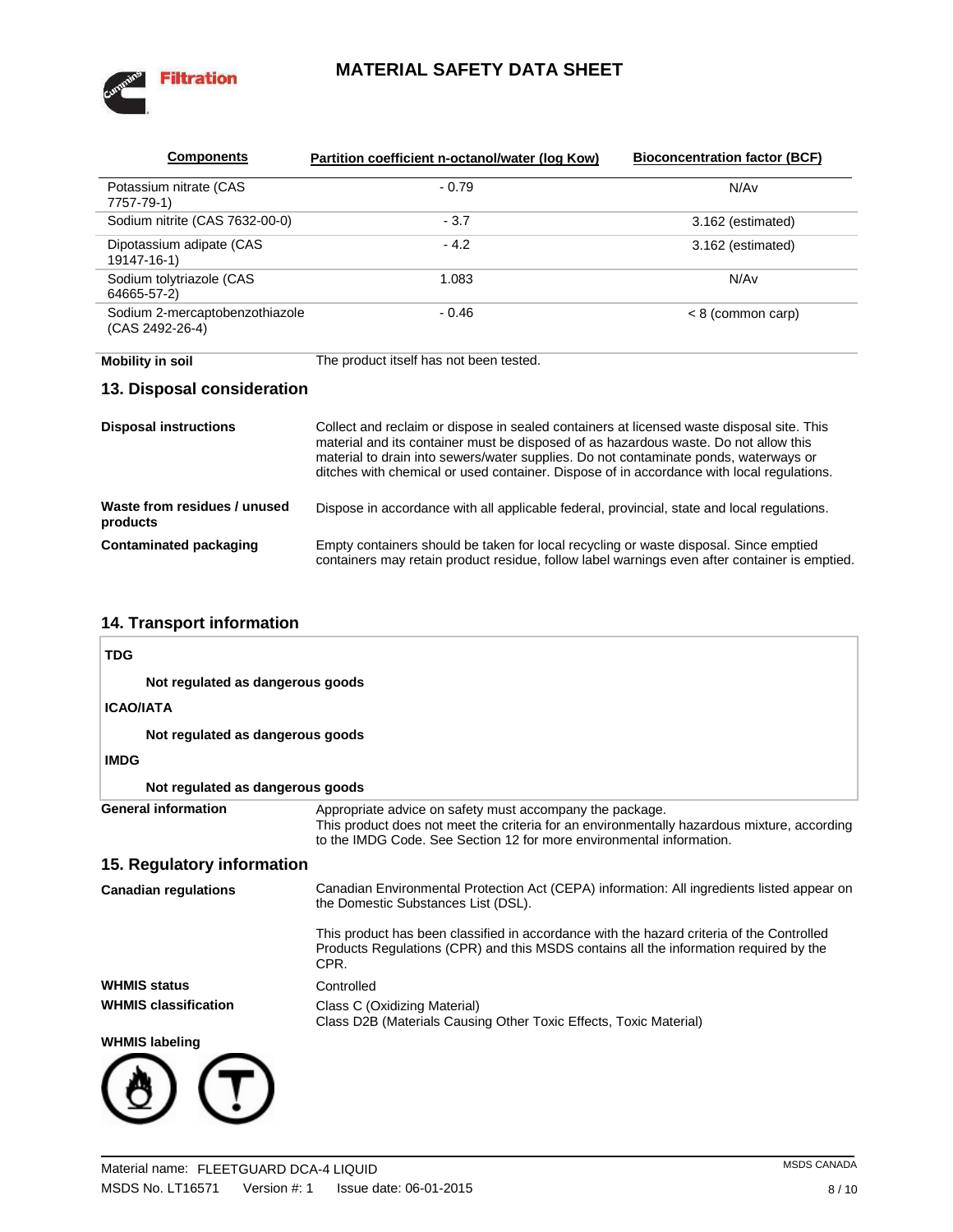

#### **International Inventories**

TSCA: All listed ingredients appear on the Toxic Substances Control Act (TSCA) inventory.

Components listed below are present on the following International Inventory lists:

| Ingredients                       | CAS#       | European<br><b>EINECs</b> | Australia<br><b>AICS</b> | <b>Philippines</b><br><b>PICCS</b> | <b>Japan ENCS</b> | Korea<br><b>KECI/KECL</b> | China<br><b>IECSC</b> | <b>NewZealand</b><br><b>IOC</b>                                                                     |
|-----------------------------------|------------|---------------------------|--------------------------|------------------------------------|-------------------|---------------------------|-----------------------|-----------------------------------------------------------------------------------------------------|
| Potassium nitrate                 | 7757-79-1  | 231-818-8                 | Present                  | Present                            | $(1) - 449$       | KE-29163                  | Present               | HSR001338                                                                                           |
| Sodium nitrite                    | 7632-00-0  | 231-555-9                 | Present                  | Present                            | $(1) - 483$       | KE-31546                  | Present               | HSR001286                                                                                           |
| Dipotassium adipate               | 19147-16-1 | 242-838-1                 | Not listed               | Not listed                         | $(2)-859$         | Not listed                | Present               | Not listed                                                                                          |
| Sodium tolytriazole               | 64665-57-2 | 265-004-9                 | Present                  | Present                            | $(5)-3601$        | KE-23499                  | Present               | May be used<br>as a single<br>component<br>chemical<br>under an<br>appropriate<br>group<br>standard |
| Potassium silicate                | 1312-76-1  | 215-199-1                 | Present                  | Present                            | $(1) - 459$       | KE-31000                  | Present               | HSR004068                                                                                           |
| Sodium<br>2-mercaptobenzothiazole | 2492-26-4  | 219-660-8                 | Present                  | Present                            | $(5)-243$         | KE-02725                  | Present               | <b>HSR004677</b>                                                                                    |

### **16. Other information, including date of preparation or last revision**

| <b>NFPA Rating</b> |   | 0 - Minimal |                                                                                            | 1 - Slight                                                                                                                                                                                                                                                                                                                                                                                                                                                                                                                                                                                                                                                                                                                                                                                                                                                                                                                                                                                                                                                                                                                                   | 2 - Moderate   |              | 3 - Serious      |             |       |  |
|--------------------|---|-------------|--------------------------------------------------------------------------------------------|----------------------------------------------------------------------------------------------------------------------------------------------------------------------------------------------------------------------------------------------------------------------------------------------------------------------------------------------------------------------------------------------------------------------------------------------------------------------------------------------------------------------------------------------------------------------------------------------------------------------------------------------------------------------------------------------------------------------------------------------------------------------------------------------------------------------------------------------------------------------------------------------------------------------------------------------------------------------------------------------------------------------------------------------------------------------------------------------------------------------------------------------|----------------|--------------|------------------|-------------|-------|--|
|                    |   | Health:     | 2                                                                                          | Flammability.0                                                                                                                                                                                                                                                                                                                                                                                                                                                                                                                                                                                                                                                                                                                                                                                                                                                                                                                                                                                                                                                                                                                               | Instability: 1 |              | Special Hazards: |             | None. |  |
| <b>HMIS Rating</b> |   |             | *- Chronic hazard                                                                          | 0 - Minimal                                                                                                                                                                                                                                                                                                                                                                                                                                                                                                                                                                                                                                                                                                                                                                                                                                                                                                                                                                                                                                                                                                                                  | 1 - Slight     | 2 - Moderate |                  | 3 - Serious |       |  |
|                    |   | Health:     | $*3$                                                                                       | Flammability:                                                                                                                                                                                                                                                                                                                                                                                                                                                                                                                                                                                                                                                                                                                                                                                                                                                                                                                                                                                                                                                                                                                                | $\mathbf{0}$   |              | Reactivity:      | -1          |       |  |
| <b>Issue date</b>  |   |             | 06/01/2015                                                                                 |                                                                                                                                                                                                                                                                                                                                                                                                                                                                                                                                                                                                                                                                                                                                                                                                                                                                                                                                                                                                                                                                                                                                              |                |              |                  |             |       |  |
| Version #          | 1 |             |                                                                                            |                                                                                                                                                                                                                                                                                                                                                                                                                                                                                                                                                                                                                                                                                                                                                                                                                                                                                                                                                                                                                                                                                                                                              |                |              |                  |             |       |  |
| Legend             |   |             | LC: Lethal Concentration<br>LD: Lethal Dose<br>N/Ap: Not Applicable<br>N/Av: Not Available | ACGIH: American Conference of Governmental Industrial Hygienists<br>AICS: Australian Inventory of Chemical Substances<br><b>CAS:</b> Chemical Abstract Services<br>CSA: Canadian Standards Association<br>EC50: Effective Concentration 50%.<br>EINECS: European Inventory of Existing Commercial chemical Substances<br><b>ENCS: Existing and New Chemical Substances</b><br>HSDB: Hazardous Substances Data Bank<br>IARC: International Agency for Research on Cancer<br><b>IBC: Intermediate Bulk Container</b><br><b>IECSC: Inventory of Existing Chemical Substances</b><br>IMDG: International Maritime Dangerous Goods<br>IOC: Inventory of Chemicals<br><b>KECI: Korean Existing Chemicals Inventory</b><br><b>KECL: Korean Existing Chemicals List</b><br>NIOSH: National Institute of Occupational Safety and Health<br>NOEC: No observable effect concentration<br>NTP: National Toxicology Program<br>OECD: Organisation for Economic Co-operation and Development<br>OSHA: Occupational Safety and Health Administration<br>PEL: Permissible exposure limit<br>PICCS: Philippine Inventory of Chemicals and Chemical Substances |                |              |                  |             |       |  |
|                    |   |             | <b>SDS: Safety Data Sheet</b>                                                              | RTECS: Registry of Toxic Effects of Chemical Substances                                                                                                                                                                                                                                                                                                                                                                                                                                                                                                                                                                                                                                                                                                                                                                                                                                                                                                                                                                                                                                                                                      |                |              |                  |             |       |  |
|                    |   |             |                                                                                            | STEL: Short Term Exposure Limit                                                                                                                                                                                                                                                                                                                                                                                                                                                                                                                                                                                                                                                                                                                                                                                                                                                                                                                                                                                                                                                                                                              |                |              |                  |             |       |  |